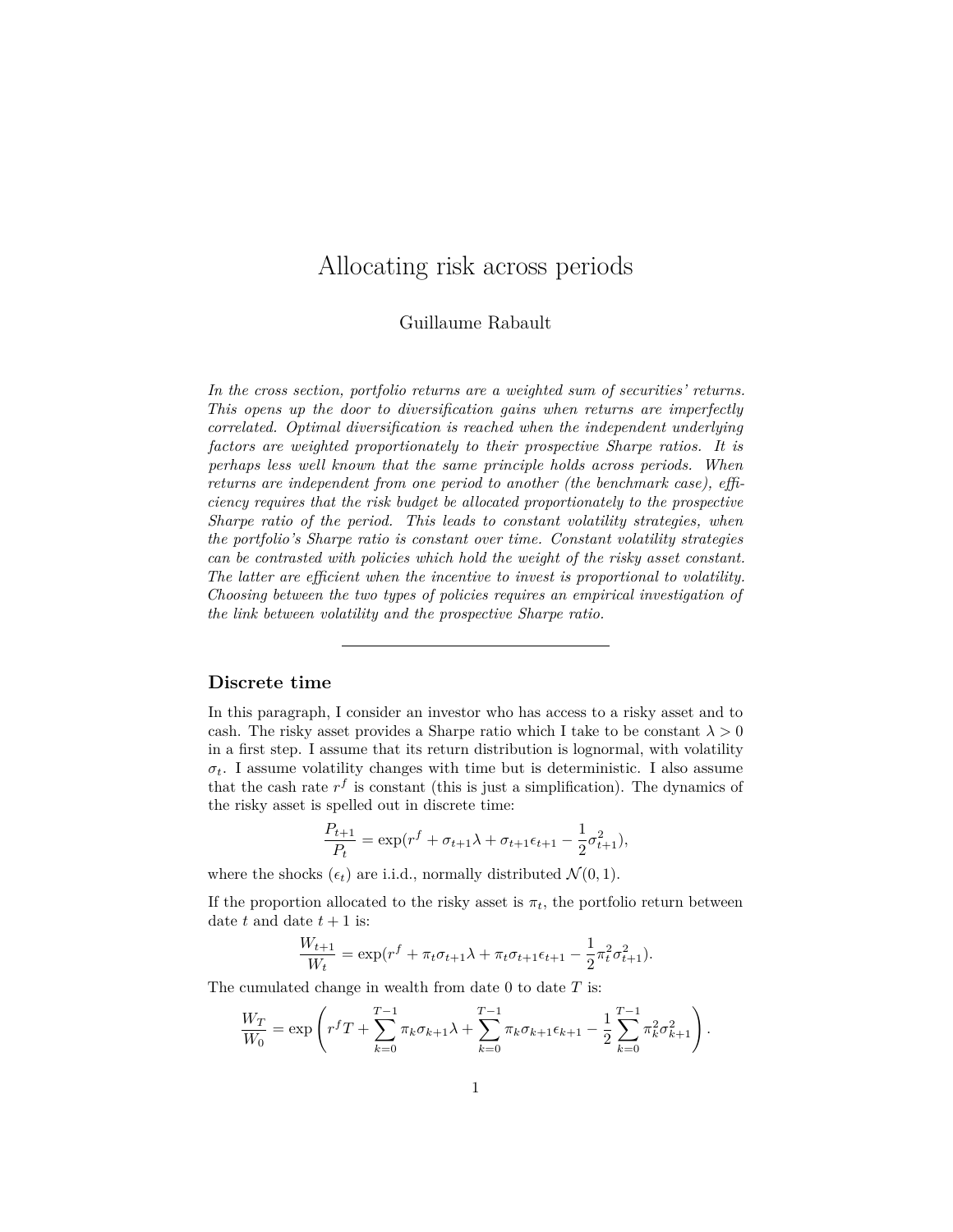The expected cumulated change in wealth is:

$$
E_0\left[\frac{W_T}{W_0}\right] = \exp\left(r^f T + \sum_{k=0}^{T-1} \pi_k \sigma_{k+1} \lambda\right),\,
$$

since:

$$
E_t\left[\exp\left(\sigma_{t+1}\epsilon_{t+1}-\frac{1}{2}\sigma_{t+1}^2\right)\right]=1,
$$

and  $r^f$ ,  $\sigma_t$  and  $\lambda$  are deterministic. The variance of the cumulated return is that of the lognormal variable:

$$
\exp\left(\sum_{k=0}^{T-1} \pi_k \sigma_{k+1} \epsilon_{k+1} - \frac{1}{2} \sum_{k=0}^{T-1} \pi_k^2 \sigma_{k+1}^2\right).
$$

In the context of a holding interval  $[0, T]$ , a portfolio will be efficient for a given expected return if it minimizes variance while controlling the return  $\mu_p$ , i.e. (the factor 1*/*2 is included to simplify the lagrangian):

$$
\min_{(\pi_k)_{k=0,\dots,T-1}} \frac{1}{2} \sum_{k=0}^{T-1} \pi_k^2 \sigma_{k+1}^2
$$
  
s.t. :  $r^f + \sum_{k=0}^{T-1} \pi_k \sigma_{k+1} \lambda = \mu_p.$ 

The expected return  $\mu_p$  is assumed to exceed the cumulated cash return. The first order condition of this constrained optimization program is:

$$
\pi_k \sigma_{k+1} = \gamma \lambda,
$$

where  $\gamma$  is a positive constant  $(\lambda > 0)$  i.e. the risk budget should be equal in all periods.

Given that the incentive to take risk is constant, risk is minimized when the risk budget is evenly spread across periods. This result is the counterpart in the time dimension of the cross sectional rule that says that if the covariance matrix is diagonal and Sharpe ratios equal across securities, risk budgets should be equalized. The constrained optimization problem has exactly the same form as above in this case.

It is easy to introduce a time varying deterministic Sharpe ratio, in which case the condition becomes:

$$
\pi_k \sigma_{k+1} = \gamma \lambda_k,
$$

where  $\lambda_k$  is the incentive to take exposure to the shock  $\epsilon_{k+1}$ . It is useful to think of this equation as saying that the investment policy is such that the sensitivities to the shocks are proportional (with a common constant of proportionality) to the Sharpe ratio of each shock.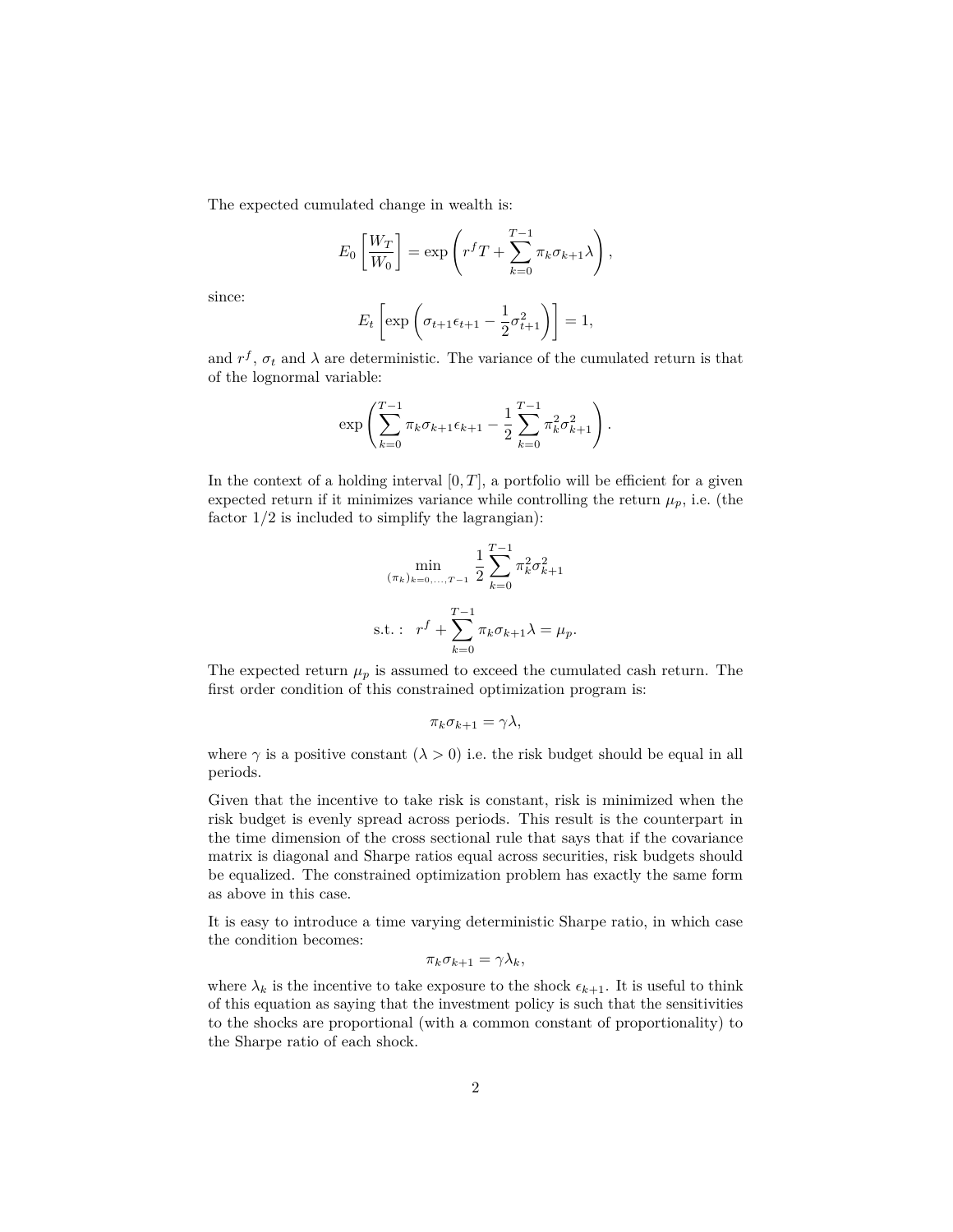We have thus seen that efficiency in the time dimension can be analyzed as efficiency in the cross sectional dimension, provided the covariance matrix is properly mapped from one problem to another. We now want to mix the time and cross sectional dimensions in a single problem. To be able to do so, we have to move to continuous time.

#### **Continuous time**

The weighted average of two lognormal processes is not a lognormal process (unless one of them is constant, as above). As a consequence, we cannot introduce several risky assets and preserve log-normality. In continuous time, this problem disappears. We can thus consider a set of *N* risky assets following diffusion processes:

$$
\frac{dP_{i,t}}{P_{i,t}} = r^f dt + \sigma_{i,t} \lambda_t + \sigma_{i,t} dB_t.
$$

We have an  $N$  dimensional Brownian motion  $(B_t)$  with covariance matrix equal to the identity and  $\sigma_{i,t}$  is an  $(1, N)$  matrix os sensitivities. The  $(N, N)$  matrix  $\sigma_t$  obtained by stacking the rows  $(1, N)$  is assumed to be invertible. It is such that  $\Sigma_t = \sigma'_t \sigma_t$  is the covariance matrix of the risky assets. All quantities above are assumed to be deterministic.

If  $\pi_t$  is the  $(N,1)$  vector of risky asset weights, the wealth process is such that:

$$
\frac{W_T}{W_0} = \exp\left(r^f T + \int_0^T \pi'_u \sigma_u \lambda_u du + \int_0^T \pi'_u \sigma_u dB_u - \frac{1}{2} \int_0^T \pi'_u \Sigma_u \pi_u du\right).
$$

As in the discrete time case, the expected cumulated return is:

$$
E_0 \left[ \frac{W_T}{W_0} \right] = \exp \left( r^f T + \int_0^T \pi'_u \sigma_u \lambda_u du \right).
$$

The variance of the cumulated return is that of the lognormal variable:

$$
\exp\left(\int_0^T \pi'_u \sigma_u dB_u - \frac{1}{2} \int_0^T \pi'_u \Sigma_u \pi_u du\right).
$$

Efficient portfolios can be found through solving:

$$
\min_{(\pi_u)_{u \in [0,T]}} \frac{1}{2} \int_0^T \pi'_u \Sigma_u \pi_u du
$$
  
s.t. : 
$$
\int_0^T \pi'_u \sigma_u \lambda_u du = \mu_p.
$$

No constraints apply to the collection of risky asset portfolios. The first order condition of the problem is:

$$
\Sigma_u \pi_u = \gamma \sigma_u \lambda_u,
$$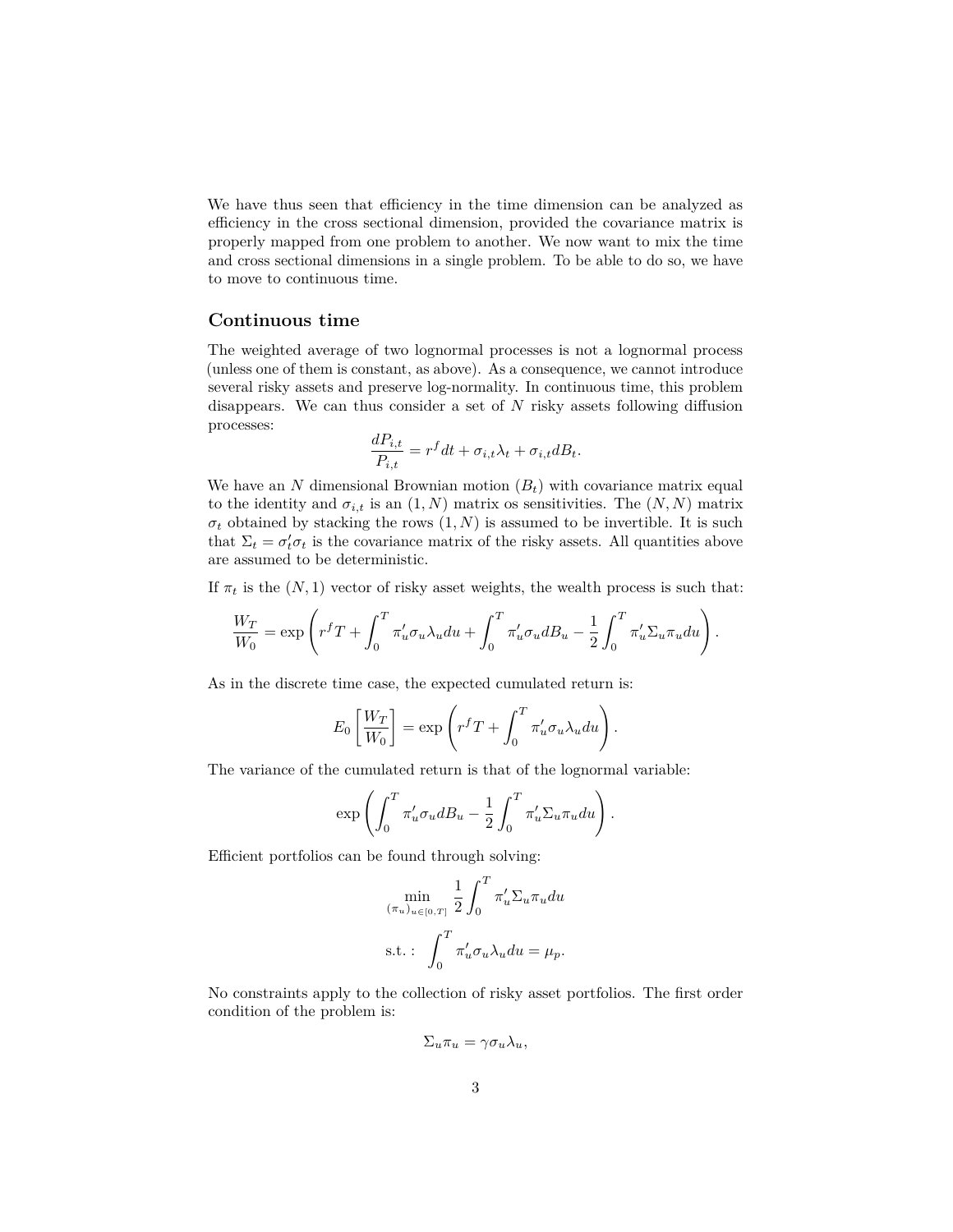or multiplying by  $\sigma_u^{-1}$  on both sides:

$$
\sigma'_u \pi_u = \gamma \lambda_u.
$$

This condition entails *N* equations, one for each component of the Brownian motion. Each equation stipulates that at a given point in time, the sensitivity to the infinitesimal shock over the next infinitesimal period is proportionate to its specific Sharpe ratio. However, these conditions also hold across periods with the same constant of proportionality.

There is thus one single proportionality condition in the cross sectional and in the time dimension, once the shocks affecting the portfolio are arranged so as to form an orthogonal set. In our case, the different Brownian motions are orthogonal to one another and of course, increments of the Brownian motions pertaining to different time intervals are orthogonal as well. Variance is naturally additive in the time dimension. It is additive in the cross sectional dimension as well if one works with orthogonal factors as opposed to the original correlated assets.

Finally, let's just note that:

$$
\Sigma_u \pi_u = \gamma \sigma_u \lambda_u,
$$

implies:

$$
\sqrt{\pi_u' \Sigma_u \pi_u} = \gamma \frac{\pi_u' \sigma_u \lambda_u}{\sqrt{\pi_u' \Sigma_u \pi_u}},
$$

or:

$$
\sigma_{p,u} = \gamma \lambda_{p,u}.
$$

This gives the relationship between portfolio risk and its prospective Sharpe ratio.

### **Constant volatility strategies and constant proportion strategies**

Constant volatility strategies (CVS) obtain from the above analysis when the portfolio's prospective Sharpe ratio is constant over time. Constant volatility strategies rebalance so as to keep their risk budget constant. This is a response to constant incentives to invest. The relevance of constant volatility strategies hinges on the assumption of a constant incentive to invest. It is clear that if volatility and expected returns do not move in locksteps so as to keep the prospective Sharpe ratio constant, they lose their relevance.

Constant volatility strategies are an alternative to strategies which hold the risky asset weight constant. The risk budget consumed by the constant asset weight strategy (CAWS) is  $\omega \sigma_t$  where  $\omega$  is the chosen proportion. CAWS is efficient if the prospective Sharpe ratio is proportional to volatility.

In the end, choosing between CVS and CAWS requires an empirical investigation of the correlation between the prospective Sharpe ratio and volatility.